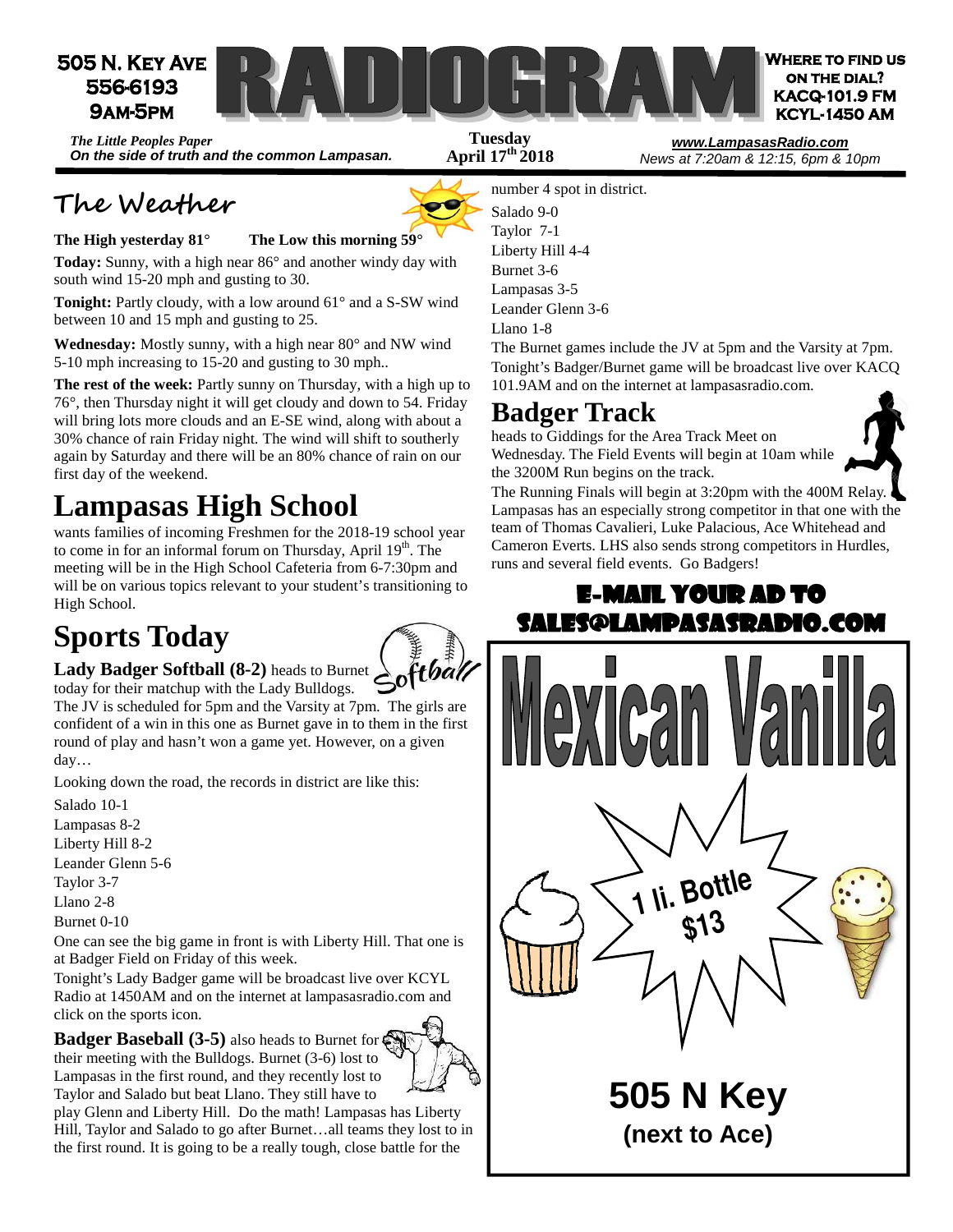## Personal Classifieds

**Garden Tiller**, \$200. **\$150.**  512.734.4748 th

**Free Range Eggs,** \$3.00 dz. Call 512.734.4748 th



#### **2006 Dodge Dakota** SLT, 4 door, 6sp manual V6 \$5,000. OBO **210.383.0610** txt/call 4.16

**'02 Chevy 2500** HD pickup. A/T, 4WD, 8ft bed, 151K miles, Forest Green. \$7,000. FIRM **254.833.0629** 4.19

#### **Your Tree Service** A FULL TREE SERVICE Trimming, Chipping, Stump Grinding, Haul - Off References & Insured **512.734.1122**

#### Miscellaneous Farm & Ranch Farm & Ranch **WANTED GRAZING LEASE**

100-2000 acres. Call /Text Mickey Edwards **512.734.0370** <sup>421</sup>

**HOGS DOWN** Feral hog removal, remote controlled trapping. Effective removal rates. Call for quote **307.272.0359** the

#### **Farm / Ranch Lease Wanted**.

I pay TOP DOLLAR plus. Let's talk. John Storm **512.734.9123** 4.23

#### **Horse quality Coastal Hay**.

Barn stored, sq. & sm. Bales, fertilized \$7.50 bale. **832.978.4226** 4.26

**For Sale:** creep feeder \$200., fiberglass shell \$200. **512.734.4159** 4.20

## **American Cocker Spaniel**

puppies for sale: 2 females, black w/white chin/chest \$400. ea 3males, black \$300. 1male white w/ black patches \$300. Dew clawed, first shots & fully weaned. Call Mary **325.628.3429 leave msg.** 4.20



**Lampasas Courtyard Square**  Garage Sale Sat., April 28<sup>th</sup> 2018. 8am-3pm, Downtown Lampasas. Booths \$30. Call **512.556.5434** 

**1707 E 3rd St.,** Moving Sale. Fri & Sat, antiques, yard tools, telephone tools & parts, 8-?



 **Sheppard &Sheppard 512.734.0303**  Road Work, Brush Clearing, House Pads, Tanks / Ponds Landscaping Material-Sand, Gravel & Topsoil



## Upcoming Events

#### **Thursday, April 19th:**

**LHS would like to invite** the families of our incoming Freshman class of 2018 to join us from 6-7:30pm for an informal forum on various topics relevant to transitioning to high school. For more info: Julie Salvato at **512.540.1095** or email **salvatoj@lisdtx.org**

#### **Warriors Cancer Support**

**Group** 6-7pm @ 1502 E Hwy 190, Lampasas. For more info: **512.752.3542 or 512.734.1927** 

#### **Saturday, April 21st:**

**Dobyville Cemetery Meeting** 10am. Donations can be sent to Dobyville Cemetery P.O. Box 1445 Lampasas, TX 76550 Questions **512.734.2553** 

**Free Concert,** SONGFEST 2018, First Street Church of Christ, 201W First St. 5- 8:30pm. Refreshments served after the concert.

#### **Wednesday, April 25th:**

2018 Senior Awards in the Lampasas HS Cafeteria at 6 pm.

**Friday, April 27th:**

**Grow it, preserve it , Enjoy it**  Food preservation Workshop to be offered from 9am-4pm in the Annex Conference room 409 S Pecan St. More info call Karen **512.556.8271** 

#### **Saturday, April 28th:**

Smith Ceremony at School Creek annual meeting at School Creek Baptist Church at 11 am. Potluck will follow

Call 512-413-9075 for details.

#### **Friday, May 4th:**

**Father-Daughter Dance**, at Grace Fellowship Church. For more info email lcrawford.photo@gmail.com

#### **Monday, May 7th:**

**American Red Cross** blood drive will be from 11:30- 5:30pm. in the Fellowship Hall<br>List your Community Events in the Radiogram **Classifieds!** 

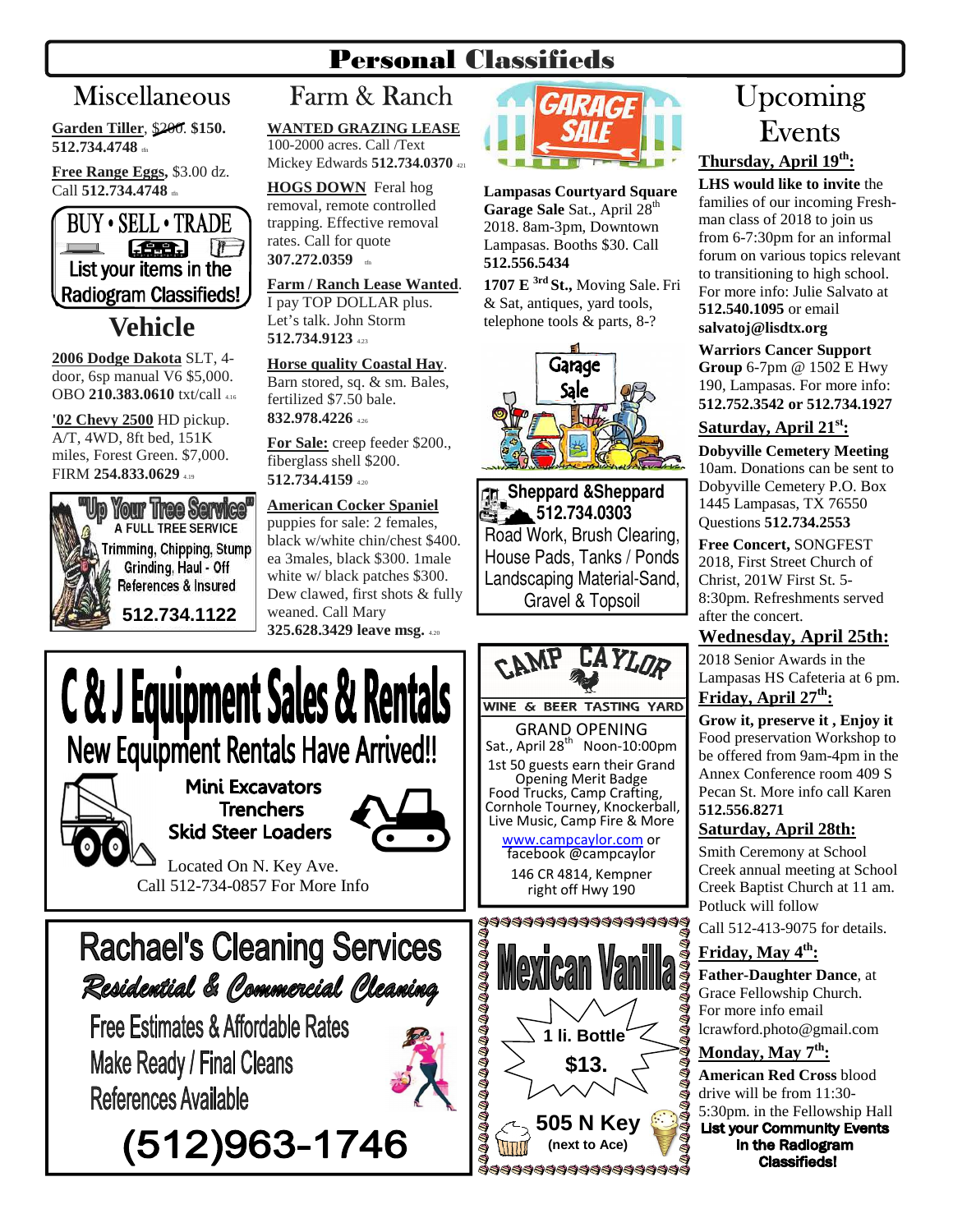## Business Classifieds

## **Business**

**Christy's Cleaning** Deep cleaning, routine cleaning, Commercial, Residential, Indoor, Outdoor. Bonded & Insured. **512.540.1969** Call today...

**Badger Storage** 12x45 concrete floor. 11x30, 10x40, & 10x20. 10x10-\$45. 183 S. Lampasas TX. Call **512.564.3559** tfn

**Clock Repair** for over 30 yrs. Stop by & see our vintage & antique clock inventory. Great Escapements, LLC, **1305 Key Ave, Suite 101-A, 254.394.4393 jpsclocks@gmail.com** the



**Smith Ranch Services** Backhoe, Lawn and Tractor work. Ground tilling, shredding, and tree trimming and more! *Facebook.com/smithranchservices*  **334.235.2428** the

#### **Little Rural Trash Pickup**

Lometa, Adamsville, Lampasas & Bend area. **325.451.4090** the

**Volunteers Needed** who love horses, people and giving back to the community at **Connection Therapeutic Riding Center, Inc.,** a 501c3 non-profit, located at Bar 17 Ranch & Arena. No experience necessary. Contact our instructor, Julie Biggs, at **(512) 525-7774** to enquire. 4.21

**Local Handyman LLC**  privacy fences, siding, painting, tile & more. Free Estimates, senior & military discounts **512.634.6498** 4.24

**Lang's Lawn Care Tree Service**  will mow & trim yards. Trees trimmed & haul away, will mulch. **512.525.0883** 4.20 **Affordable Headlight Restoration :** Special pricing

this week only! Both headlights \$25.00 Call 512-734-2833 423

## **Business**

**Mowing and Weed-eating** in Lampasas and rural areas. Free estimates. B & B Services **512.630.3849** 4.30

**Henderson Trucking / Welding** Lots cleared, custom-built roads, pads, road base, gravel and black dirt **512.556.1654** th

#### **NEELY ROOFING**

Free estimate for homeowners on a new or replacement roof. Serving the Hill Country. **512.756. ROOF** 

**www.neelyroofing.com** tfn

**K & G Gutters** 5" & 6" seamless gutters, commercial & residential. Call for FREE estimate! Russell Gibson **512.525.3458** tfn

**Area Wide Locksmith** 211 S. Key 24hr Service, commercial, residential, automotive, safes, keys **512.556.2999** 

#### **www.areawidelocksmith.com** the

**Claddagh Pastures**In home pet/ farm sitting-certified veterinary Tech, house cleaning, over 20 yrs. Exp, great rates, free consultations, references available **512-309-1251 claddaghpastures@gmail.com** 5.18

Cedar Fence Posts, Cedar Chests Fireplace Mantles, Red Cedar Lumber Split Rail Fencing Cedar Rocking Chairs & Firewood CEDAR YARD HWY. 183 S. Lampasas, TX. **512.556.4968**  $\ddot{\cdot}$ 

**Will pick up** unwanted appliances, AC's, batteries & all types of metal. Darrell Stone **512.734.4707** tfn

#### **Justin's Lawn Service**  Call **254.290.2799** 4.30

**Robert's Pool Service**  specializing in all pool issues. From green water to motor repair. 8 yrs. Experience. Call or text **512.734.2922** 4.20



## **Help Wanted**

**Benny Boyd** is currently seeking a Service Advisor & Service Greeter. No phone calls please. **601 N Key Avenue** tfn **Home Health** looking for Full-Time RN in Killeen area. Home Health **experience** required. Fax resume to 254.554.5067 th **Evening Route Driver Needed**  approximately 3hrs., nightly. Must have valid DL & clean driving record. Apply in person. **1002 S. Walnut**  $\text{t}_{\text{m}}$ **Position Available:** Part time Porter/Auto Detailer. Must be 18, and have a clean driving record. Come in for an application. Hoffpauir Ford, **902 N Key Ave.** th

### sales@lampasasradio.com

**Immediate Opening** for Lube tech/technician. Apply in person at Hoffpauir Ford, **902 N Key Ave.** tfn

#### **Help wanted:**

Lampasas Cleaners No experience required & No English Required. Apply in person. **1002 S. Walnut St.**  $\omega$ 

**CDL Driver Needed** flatbed truck experience required. Stone Experience preferred, 50-55 hrs per week required. **325.628.3216** 4.20

#### **Lampasas Radio/Radiogram**

is now accepting applications for PT positions. Tech, Sales, Administrative positions. **505 N Key, Lampasas.**  NO PHONE CALLS! the

**Mechanic Needed**, tire Technician, must have a valid drivers license. Apply in person at **3005 E Hwy 190** 4.26

**Metal Roofer Needed**, good pay, must be able to get on roof, have transportation & drivers license. **512.525.1445 leave message.** 4.20

**Help Wanted:** Boys and Girls Club. 25 and up with valid Drivers License. Apply at 107 N Main St. 4/23

**HEIRLEI** WWW.lampasasradio.com

## **Real Estate**

**TheKukerCompany.com:** Voted # 1 Real Estate Agency and Broker 2018 "Real Estate with Real Experience". Ron Kuker, Broker **512.556.4600** th



**TexasRealEstateSales.net** Voted # 1 Real Estate Company in Lampasas. Selling Ranch Land and Residential. Se Habla Espanol **512.556.9090** the

**Store Front Commercial Space**, 1700 sqft, East  $4<sup>th</sup>$  St. frontage, available May1<sup>st</sup> 512.734.0061.

#### **BearRealEstateServices.com**

Selling or Buying? Call our Central Texas Realtor Experts! We can help you arrange financing too! **405 E 3rd St**  512.556.9321 th

**Weekly Rentals** in Lampasas \$150wk./\$150dep. All bills paid. **512.525.6292, 512.689.5722** tfn



**Inpatient Physical Therapy Assistant-FT** (Metroplex)

**Outpatient Physical Therapy Assistant- PT/FT** (Rollins Brook Hospital)

Please apply at

www.mplex.org

## **Mexican Vanilla**

**1 li. glass bottle \$13. 505 N Key Ave (next to Ace)**